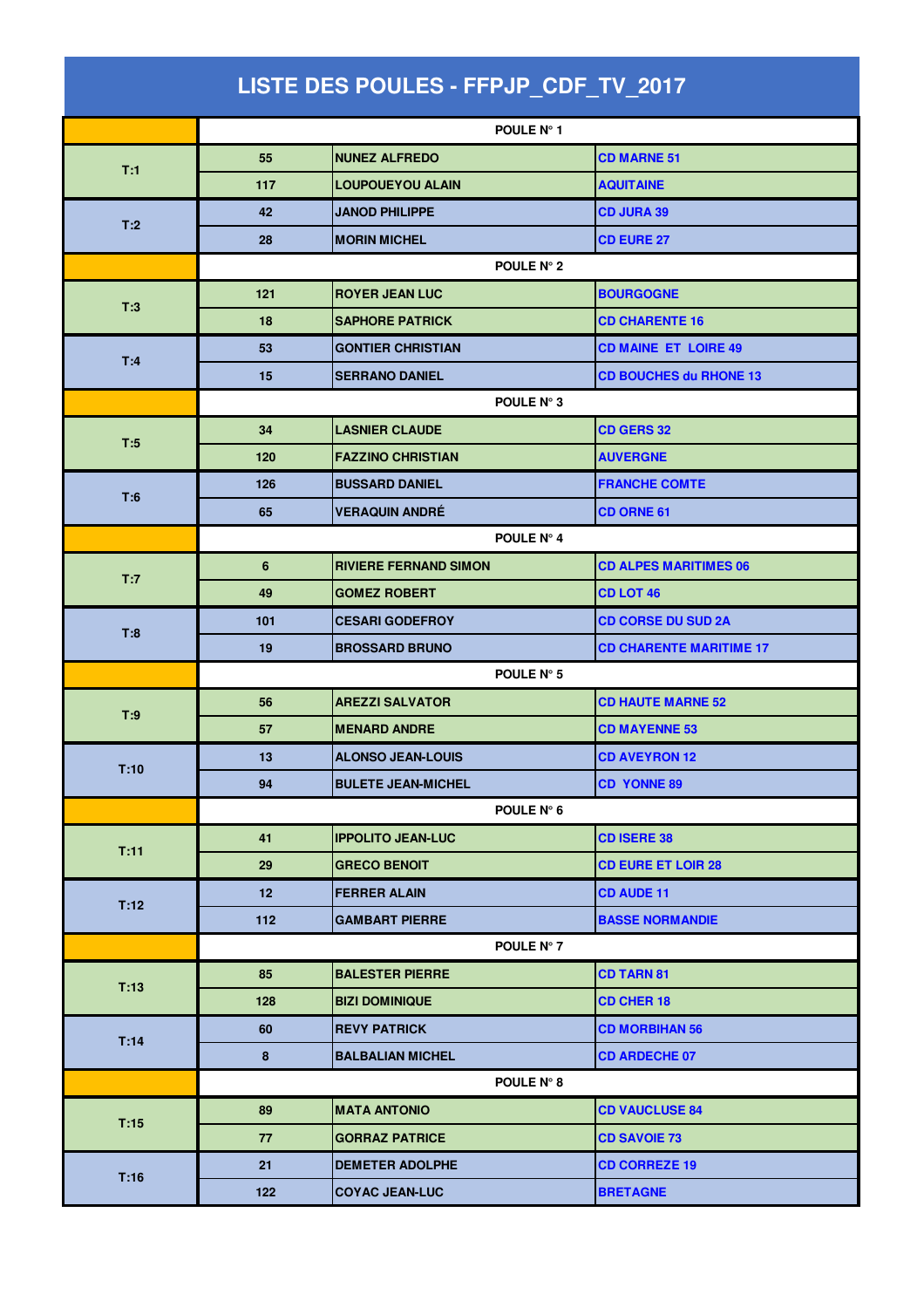| LISTE DES POULES - FFPJP_CDF_TV_2017 |                      |                            |                                 |  |  |
|--------------------------------------|----------------------|----------------------------|---------------------------------|--|--|
|                                      |                      | POULE N° 9                 |                                 |  |  |
|                                      | 96                   | <b>PERRIN GERARD</b>       | <b>CD ESSONNE 91</b>            |  |  |
| T:17                                 | 103                  | <b>DUNOYER OMER</b>        | <b>CD GUADELOUPE 971</b>        |  |  |
|                                      | 33                   | <b>SABATIER VINCENT</b>    | <b>CD HTE GARONNE 31</b>        |  |  |
| T:18                                 | 58                   | <b>KOHLER GASTON</b>       | <b>CD MEURTHE ET MOSELLE 54</b> |  |  |
|                                      | POULE N° 10          |                            |                                 |  |  |
|                                      | 5                    | <b>GIELLY PATRICK</b>      | <b>CD HAUTES ALPES 05</b>       |  |  |
| T:19                                 | 31                   | <b>ROURE JEAN-MARC</b>     | <b>CD GARD 30</b>               |  |  |
| T:20                                 | 66                   | <b>LEMAIRE JEAN MARC</b>   | <b>CD PAS DE CALAIS 62</b>      |  |  |
|                                      | 124                  | <b>WEBER JEAN</b>          | <b>CHAMPAGNE ARDENNE</b>        |  |  |
|                                      |                      | POULE N° 11                |                                 |  |  |
| T:21                                 | 52                   | <b>JURQUET DIDIER</b>      | <b>CD LOZERE 48</b>             |  |  |
|                                      | 95                   | <b>MONNIER ANNETTE</b>     | <b>CD TERRITOIRE BELFORT 90</b> |  |  |
|                                      | 54                   | <b>LEFRANCOIS DANIEL</b>   | <b>CD MANCHE 50</b>             |  |  |
| T:22                                 | 71                   | <b>LLEDO RENÉ</b>          | <b>CD BAS-RHIN 67</b>           |  |  |
|                                      | POULE N° 12          |                            |                                 |  |  |
| T:23                                 | 115                  | <b>GUILBAUD ALAIN</b>      | <b>PAYS DE LA LOIRE</b>         |  |  |
|                                      | 88                   | <b>ASTESAN GÉRARD</b>      | <b>CD VAR 83</b>                |  |  |
| T:24                                 | 127                  | <b>LOCHU DANIEL</b>        | <b>CD GIRONDE 33</b>            |  |  |
|                                      | 67                   | <b>OLEKSIAK JEAN LOUIS</b> | <b>CD PUY de DOME 63</b>        |  |  |
|                                      | POULE N° 13          |                            |                                 |  |  |
| T:25                                 | 73                   | <b>CHANDANSON MICHEL</b>   | <b>CD RHONE 69</b>              |  |  |
|                                      | 20                   | <b>MAGGIANI BRUNO</b>      | <b>CD CHER 18</b>               |  |  |
| T:26                                 | 86                   | <b>MOUCHET JEAN-PIERRE</b> | <b>CD TARN ET GARONNE 82</b>    |  |  |
|                                      | 113                  | <b>BAYOL BERNARD</b>       | <b>BASSE NORMANDIE</b>          |  |  |
|                                      |                      | POULE N° 14                |                                 |  |  |
| T:27                                 | 105                  | <b>VOGEL ANDRÉ</b>         | <b>ALSACE</b>                   |  |  |
|                                      | 116                  | <b>MARTIAL ROLAND</b>      | <b>POITOU CHARENTES</b>         |  |  |
| T:28                                 | 75                   | <b>PAGET NOEL</b>          | <b>CD SAONE ET LOIRE 71</b>     |  |  |
|                                      | 102                  | <b>BENATI ADRIEN</b>       | <b>CD HAUTE CORSE 2B</b>        |  |  |
|                                      |                      | POULE $N^{\circ}$ 15       |                                 |  |  |
| T:29                                 | 26                   | <b>GAUTHEROT FRANÇOIS</b>  | <b>CD DOUBS 25</b>              |  |  |
|                                      | 9                    | <b>MEZEMAZE MOHAND</b>     | <b>CD ARDENNES 08</b>           |  |  |
| T:30                                 | 30                   | <b>DURU JEAN-CLAUDE</b>    | <b>CD FINISTERE 29</b>          |  |  |
|                                      | 108                  | <b>COSTA CHRISTIAN</b>     | <b>LANGUEDOC ROUSSILLON</b>     |  |  |
|                                      | POULE $N^{\circ}$ 16 |                            |                                 |  |  |
| T:31                                 | 16                   | <b>BOUVACHON ANTONIN</b>   | <b>CD CALVADOS 14</b>           |  |  |
|                                      | 99                   | <b>CESARI FRANÇOIS</b>     | <b>CD VAL DE MARNE 94</b>       |  |  |
| T:32                                 | 69                   | <b>BARRERE CHRISTIAN</b>   | <b>CD HAUTES PYRENEES 65</b>    |  |  |
|                                      | 45                   | <b>GIUSTI WALTER</b>       | <b>CD LOIRE 42</b>              |  |  |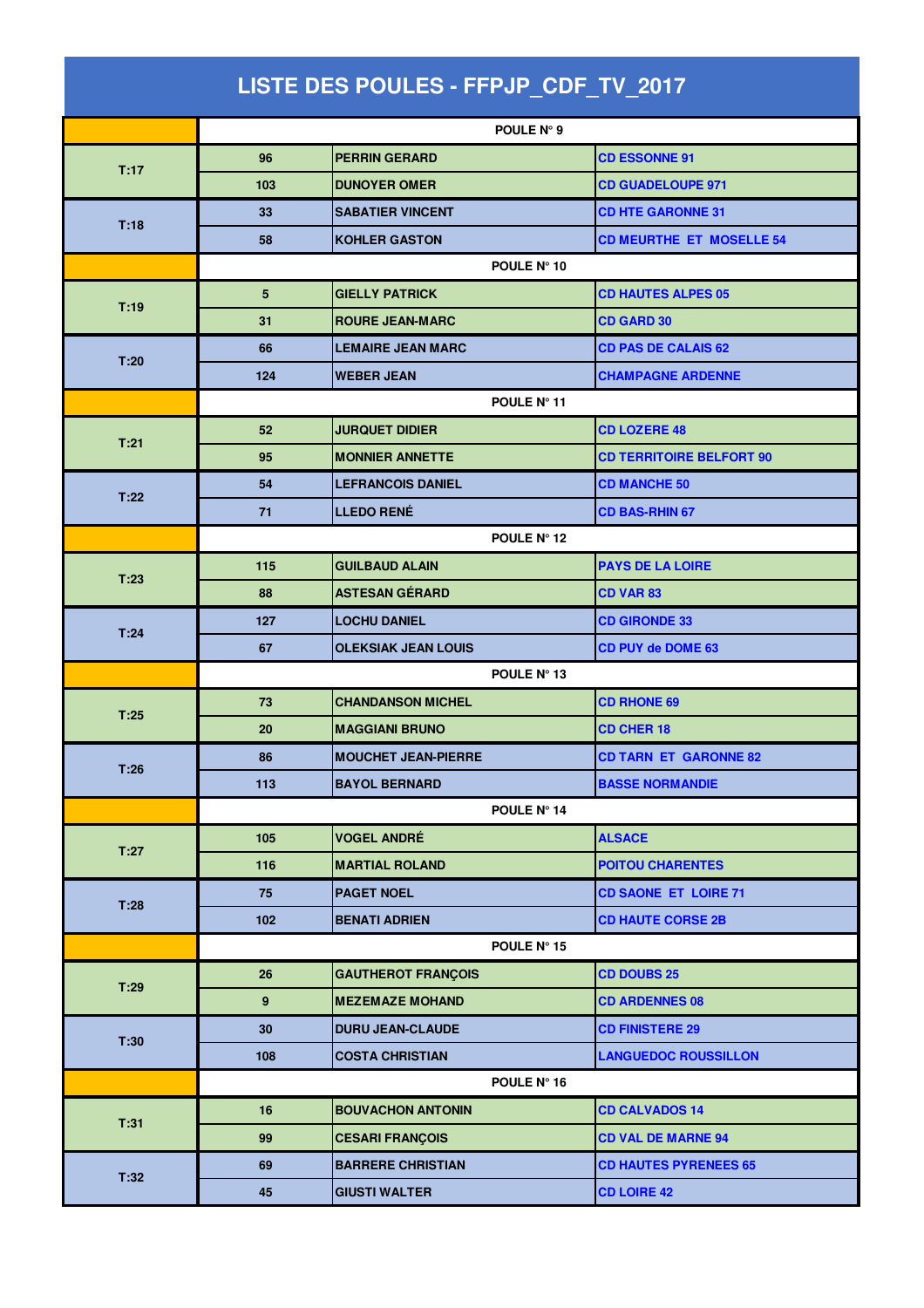| LISTE DES POULES - FFPJP_CDF_TV_2017 |                   |                             |                              |  |  |
|--------------------------------------|-------------------|-----------------------------|------------------------------|--|--|
|                                      |                   | POULE Nº 17                 |                              |  |  |
|                                      | 35                | <b>PLANTON CLAUDE</b>       | <b>CD GIRONDE 33</b>         |  |  |
| T:33                                 | 97                | <b>ISSENMANN MICHEL</b>     | <b>CD HAUTS DE SEINE 92</b>  |  |  |
|                                      | 38                | <b>RENARD RENÉ</b>          | <b>CD ILLE ET VILAINE 35</b> |  |  |
| T:34                                 | 118               | <b>VINSON GUY</b>           | <b>RHONE ALPES</b>           |  |  |
|                                      | POULE N° 18       |                             |                              |  |  |
|                                      | 82                | <b>MAGALINI GIORGIO</b>     | <b>CD YVELINES 78</b>        |  |  |
| T:35                                 | 110               | <b>MAZOYER JACQUES</b>      | <b>MIDI PYRENEES</b>         |  |  |
|                                      | $22 \overline{ }$ | <b>TANQUEREL YVES</b>       | <b>CD COTE D'OR 21</b>       |  |  |
| T:36                                 | 111               | <b>LOUVET MICHEL</b>        | <b>PICARDIE</b>              |  |  |
|                                      | POULE N° 19       |                             |                              |  |  |
|                                      | 25                | <b>MALVY CLAUDE</b>         | <b>CD DORDOGNE 24</b>        |  |  |
| T:37                                 | 63                | <b>MONNIER JEAN</b>         | <b>CD NORD 59</b>            |  |  |
|                                      | 100               | <b>FOUGERON MICHEL</b>      | <b>CD VAL D'OISE 95</b>      |  |  |
| T:38                                 | 1                 | <b>CASTEL CHARLES</b>       | CD AIN 01                    |  |  |
|                                      |                   | POULE N° 20                 |                              |  |  |
|                                      | 23                | <b>HUON MICHEL</b>          | <b>CD COTES D'ARMOR 22</b>   |  |  |
| T:39                                 | $\overline{7}$    | <b>VIGNONE DANIEL</b>       | <b>CD ALPES MARITIMES 06</b> |  |  |
|                                      | 51                | <b>MOURGUES CHRISTIAN</b>   | <b>CD LOZERE 48</b>          |  |  |
| T:40                                 | 61                | <b>MERIDJI BELKACEM</b>     | <b>CD MOSELLE 57</b>         |  |  |
|                                      |                   | POULE N° 21                 |                              |  |  |
|                                      | 32 <sub>2</sub>   | <b>BARBERO JEAN-PIERRE</b>  | <b>CD HTE GARONNE 31</b>     |  |  |
| T:41                                 | 79                | <b>FRUYT PATRICK</b>        | <b>CD COMITE DE PARIS 75</b> |  |  |
|                                      | 114               | <b>BEAUMONT PATRICK</b>     | <b>HAUTE NORMANDIE</b>       |  |  |
| T:42                                 | 91                | <b>DUVAL MICHEL</b>         | <b>CD VIENNE 86</b>          |  |  |
|                                      |                   | POULE N° 22                 |                              |  |  |
|                                      | 98                | <b>MONTOYA DANIEL</b>       | <b>CD SEINE ST DENIS 93</b>  |  |  |
| T:43                                 | 11                | <b>BERTRAND JEAN CLAUDE</b> | <b>CD AUBE 10</b>            |  |  |
|                                      | 36                | <b>NAVARRE CHRISTIAN</b>    | <b>CD HERAULT 34</b>         |  |  |
| T:44                                 | 48                | <b>MONTARROSO ANTONIO</b>   | <b>CD LOIRET 45</b>          |  |  |
|                                      |                   | POULE N° 23                 |                              |  |  |
|                                      | 81                | <b>MONASSO MARIO</b>        | <b>CD SEINE ET MARNE 77</b>  |  |  |
| T:45                                 | 90                | <b>SICARD DIDIER</b>        | <b>CD VENDEE 85</b>          |  |  |
| T:46                                 | 109               | <b>MARNEIX BERNARD</b>      | <b>LIMOUSIN</b>              |  |  |
|                                      | $\mathbf{3}$      | <b>HABRIAS JEAN-LUC</b>     | <b>CD ALLIER 03</b>          |  |  |
|                                      | POULE N° 24       |                             |                              |  |  |
| T:47                                 | 106               | <b>LEMOS ALFREDO</b>        | <b>ILE DE FRANCE</b>         |  |  |
|                                      | 17                | <b>BRUGEROLLE HENRI</b>     | <b>CD CANTAL 15</b>          |  |  |
| T:48                                 | 104               | <b>MASSOL ADRIEN</b>        | <b>CD MARTINIQUE 972</b>     |  |  |
|                                      | 24                | <b>DALLOT SERGE</b>         | <b>CD CREUSE 23</b>          |  |  |